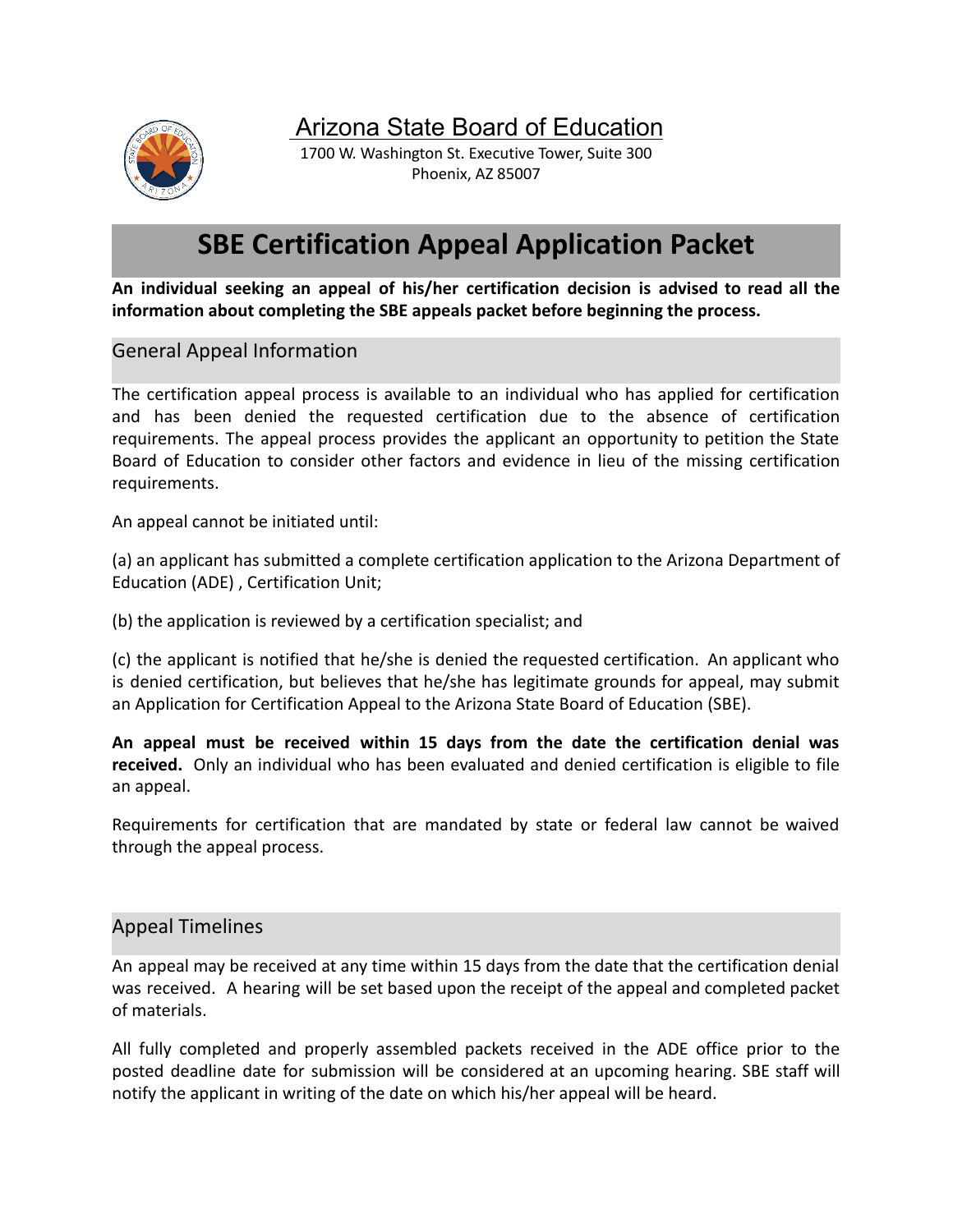### Appeal Process

The certification appeal process is a multi-step process that can be initiated by an individual after the individual has received notification from ADE that their request for certification has been denied.

## *Step 1: Application for Certification Appeal*

The applicant completes an Application for Certification Appeal form and submits it along with any supporting documentation to [inbox@azsbe.az.gov](mailto:inbox@azsbe.az.gov) or through mail to Arizona State Board of Education, 1700 W Washington, Suite 300 Phoenix AZ 85007

- All items specified on the enclosed "Certification Appeals Checklist" must be submitted to [inbox@azsbe.az.gov](mailto:inbox@azsbe.az.gov)
- The following items are required as part of a complete application packet; the omission of any item must be carefully explained on the checklist form.

#### *Completed Appeal Form followed by:*

- 1. Cover letter explaining the reason for the appeal, and rationale why the appeal should be granted.
- 2. ADE Denial of Certification Letter.
- 3. Evaluation Form that accompanied the denial letter.
- 4. Completed Experience Verification Form.
- 5. Copy of Arizona Educator Certificate and/or Out-of-State teaching certificate.
- 6. Copy of official transcripts
- 7. Any other relevant documentation.



Materials are to be collated in the order on the checklist and submitted in submission. Please reduce any legal size documents to letter size on the copy only. Copies must be one-sided. The completed application packet should be mailed to:

> *ARIZONA STATE BOARD OF EDUCATION 1700 W WASHINGTON SUITE 300 PHOENIX AZ 85007 OR [inbox@azsbe.az.gov](mailto:inbox@azsbe.az.gov)*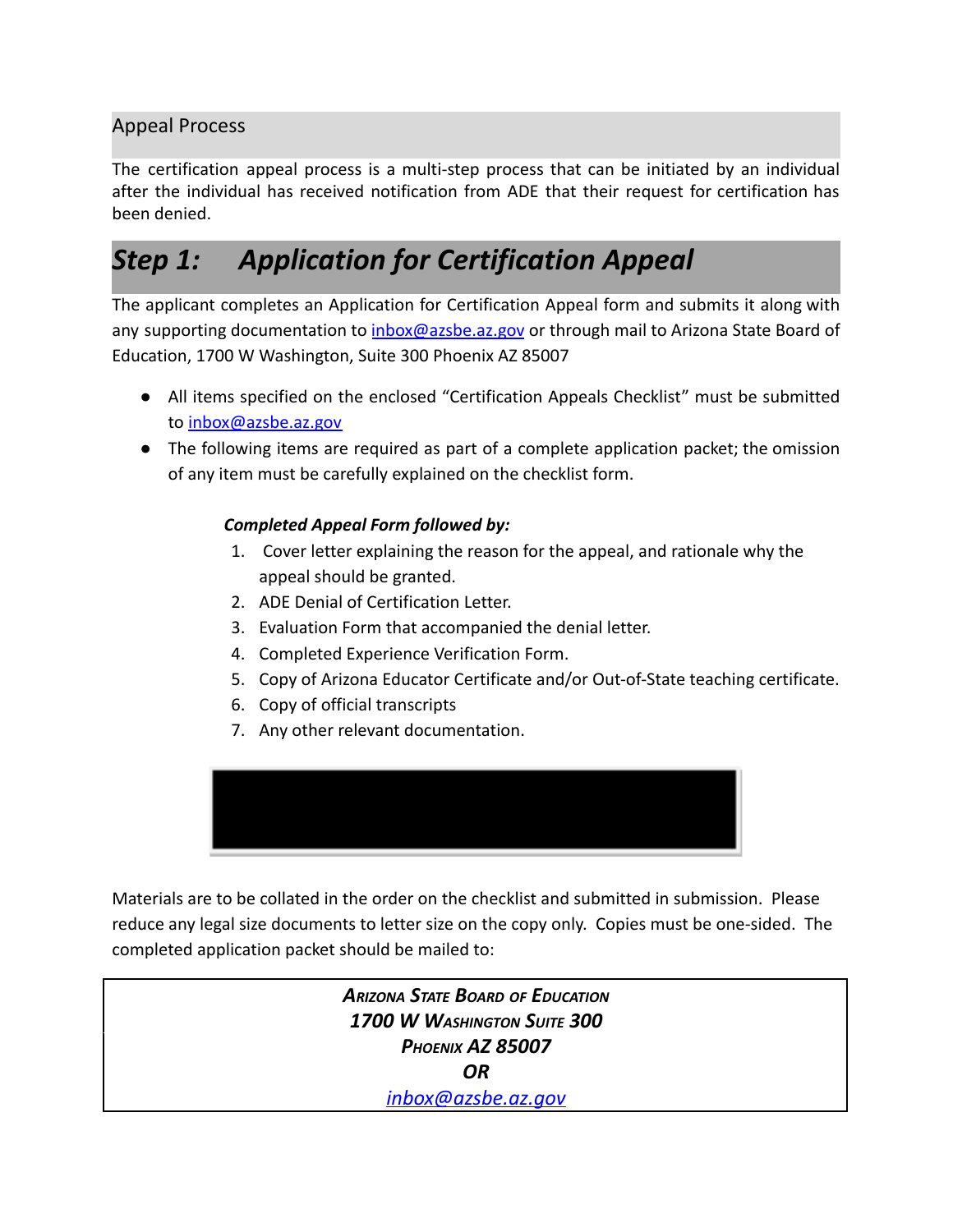**Questions** - If you have questions regarding your appeal application packet, you should contact the State Board of Education at 602-542-5057. Also you should contact the same office to make arrangements on attending the hearing. More information on the hearing is below.

**Note**: No appeal will be processed until all necessary documentation is received in the SBE office.

# *Step 2: Staff Review*

Arizona State Board of Education (SBE) staff review all appeal applications for completeness. Persons submitting incomplete applications will be notified by phone or mail as to the specific informational pieces missing from the packet. Incomplete applications will not be processed until all materials are received. Incomplete packets will be held for a maximum of one year. It is the responsibility of the applicant to secure all required information. SBE staff will not attempt to acquire any of the necessary information. Applications that are complete and meet all appeal requirements are prepared by SBE staff for presentation to the hearing officer who will consider the appeal*.*

## *Step 3: Notification of Appeal Date and Time*

SBE staff will notify applicants in writing of the date and location that the appeal will be heard. Because the burden of proof is on the person appealing the denied certification application, appellants are *strongly* encouraged to attend the hearing to make their case.

# *Step 4: Appeal Hearing*

At a hearing, an impartial hearing officer reviews the appeal and considers testimony and evidence from the Arizona Department of Education and the appellant. ADE will most likely be represented by an attorney from the Attorney General's Office. Appellants may also be represented by an attorney if they choose but are not required to have an attorney. The hearing officer will admit exhibits for consideration (e.g. the appeal packet, transcripts, etc) and will likely hear opening statements from both ADE and the appellant. Both parties can call witnesses to ask questions pertinent to the appeal. Both parties will make closing statements. The hearing officer then makes a recommendation to the Arizona State Board of Education (SBE) based on the requirements of the certificate found in rules and statutes. The hearing officer's recommendations do not indicate a final action on an appeal.

## *Step 5: Arizona State Board of Education*

The Arizona State Board of Education (SBE), in a meeting open to the public, makes the final decision on an appeal. It may adopt, reject, or modify recommendations made by the hearing officer. SBE cannot waive requirements imposed by state or federal laws, including the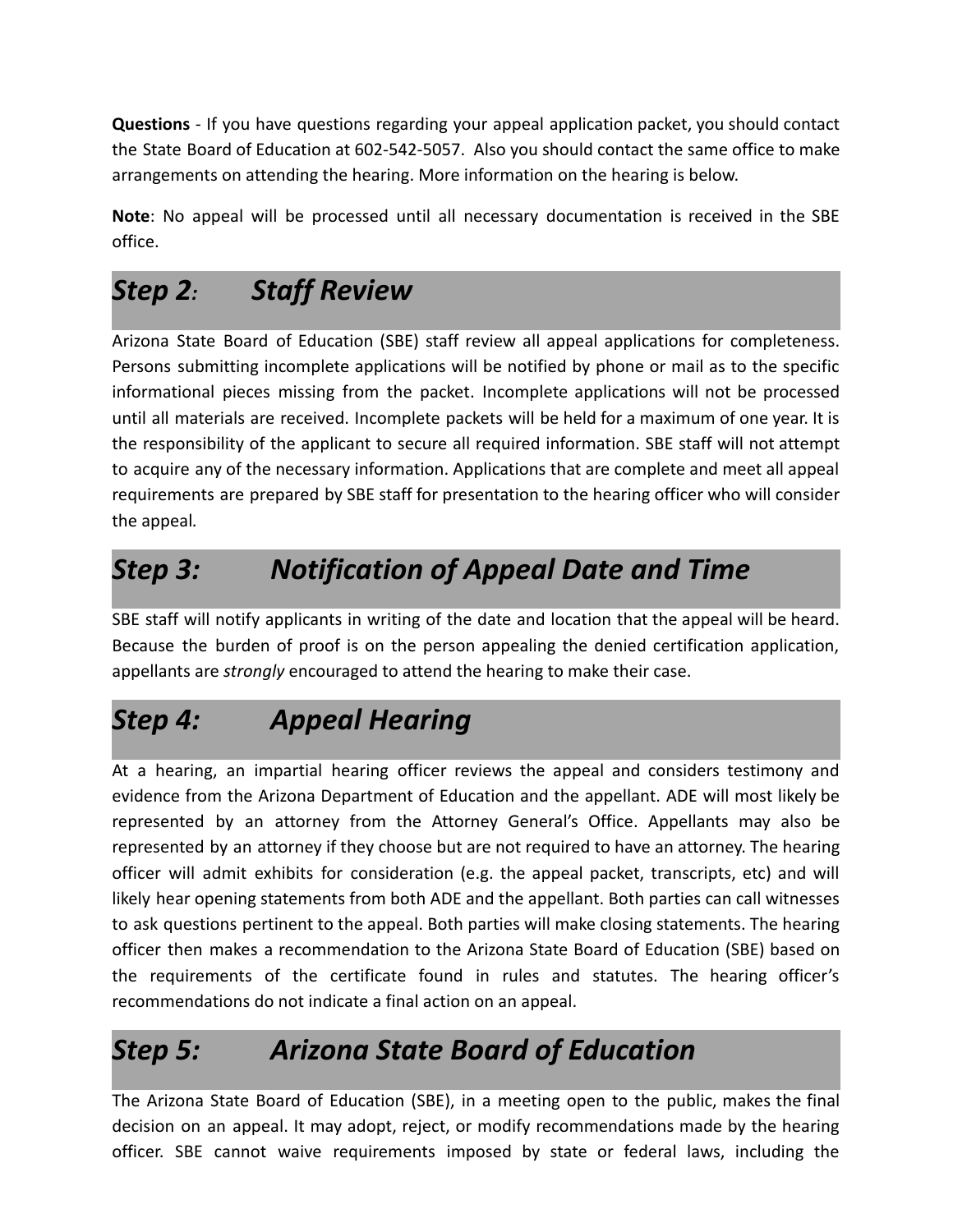requirement for proper scores on a teacher proficiency examination. SBE's action is based on documents submitted with the appeal. Written notification of SBE's final action will be sent to each applicant, usually within 7 working days after the meeting.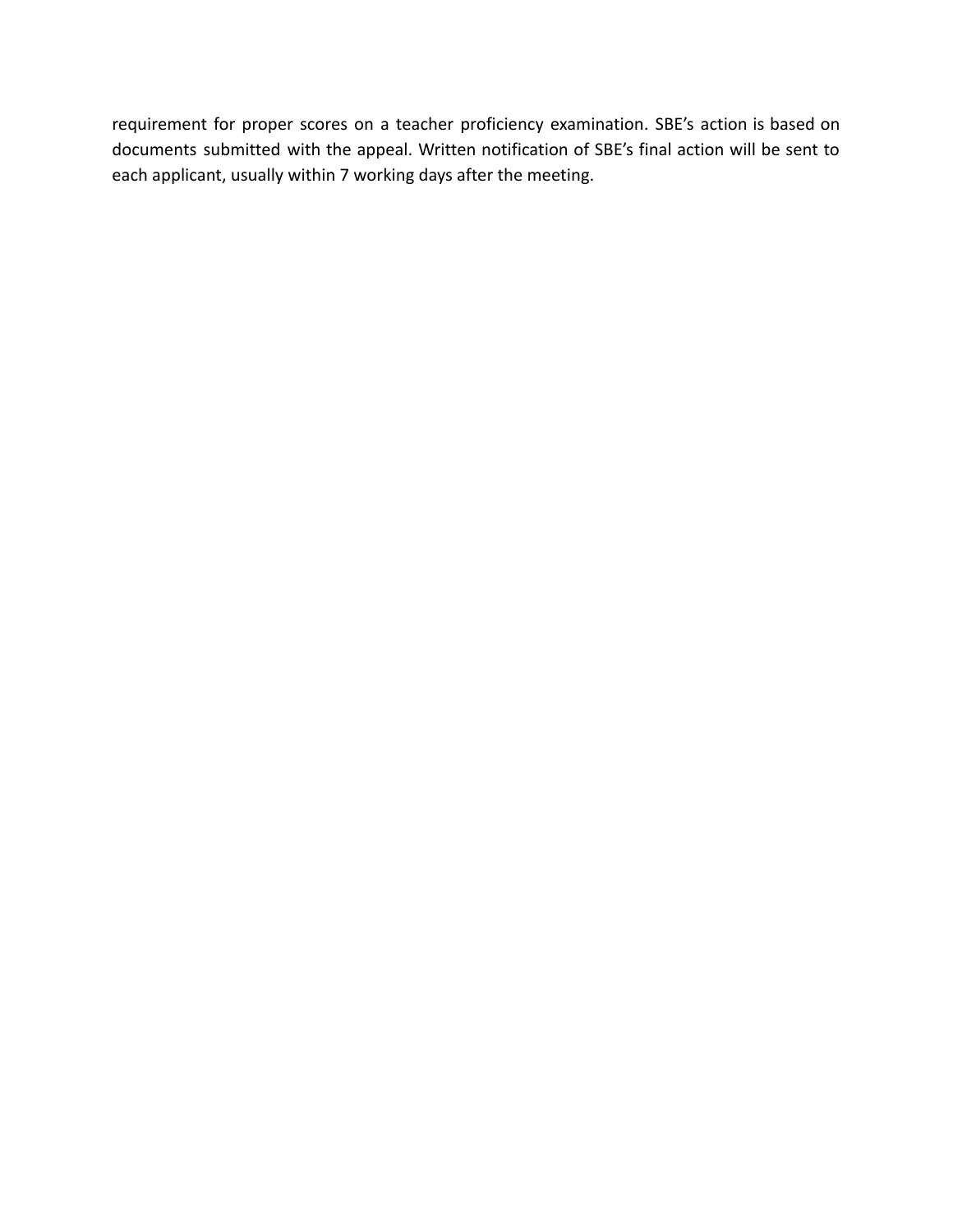

### **Arizona State Board of Education**

1700 W. Washington St. Executive Tower, Suite 300 Phoenix, Arizona 85007

## **APPLICATION FOR CERTIFICATION APPEAL**

#### *PLEASE TYPE OR PRINT IN INK*

| <b>First</b>                                                                                             | <b>Middle</b> | Last/Maiden |              | <b>Married Name</b> |
|----------------------------------------------------------------------------------------------------------|---------------|-------------|--------------|---------------------|
|                                                                                                          |               |             |              |                     |
| <b>Street</b>                                                                                            |               | City        | <b>State</b> | <b>Zip Code</b>     |
| Phone: $($ $)$ $ -$                                                                                      |               |             |              |                     |
|                                                                                                          |               |             |              |                     |
|                                                                                                          |               |             |              |                     |
| 1. Do you presently hold a valid educator certificate?<br>If yes, please give the following information: |               |             | No           |                     |

State Issuing Certification: \_\_\_\_\_\_\_\_\_\_\_\_\_\_\_\_\_ Type \_\_\_\_\_\_\_\_\_\_\_\_\_\_\_\_\_\_\_ EIN Number \_\_\_\_\_\_\_\_\_\_\_

2. Please fill out this table with college/university degree information:

| Degree(s) Earned | <b>Granting Institution</b> | Year |
|------------------|-----------------------------|------|
|                  |                             |      |
|                  |                             |      |
|                  |                             |      |

3. Check which area below best describes the category of your certification appeal:

- \_\_\_\_\_ Appeal for Initial Certification \_\_\_\_\_ Appeal for Endorsement
- \_\_\_\_\_ Appeal for Renewal of Lapsed Certificate \_\_\_\_\_\_\_ Appeal for Interpretation of Rule

\_\_\_\_\_\_\_\_\_\_\_\_\_\_\_\_\_\_\_\_\_\_\_\_\_\_\_\_\_\_\_\_\_\_\_\_\_\_\_\_\_\_\_\_\_\_\_\_\_\_\_\_\_\_\_\_\_\_\_\_\_\_\_\_\_\_\_\_\_\_\_\_\_\_\_\_\_\_\_\_\_\_\_

\_\_\_\_\_\_\_\_\_\_\_\_\_\_\_\_\_\_\_\_\_\_\_\_\_\_\_\_\_\_\_\_\_\_\_\_\_\_\_\_\_\_\_\_\_\_\_\_\_\_\_\_\_\_\_\_\_\_\_\_\_\_\_\_\_\_\_\_\_\_\_\_\_\_\_\_\_\_\_\_\_\_\_

\_\_\_\_\_\_\_\_\_\_\_\_\_\_\_\_\_\_\_\_\_\_\_\_\_\_\_\_\_\_\_\_\_\_\_\_\_\_\_\_\_\_\_\_\_\_\_\_\_\_\_\_\_\_\_\_\_\_\_\_\_\_\_\_\_\_\_\_\_\_\_\_\_\_\_\_\_\_\_\_\_\_\_

*\_\_\_\_\_\_\_\_\_\_\_\_\_\_\_\_\_\_\_\_\_\_\_\_\_\_\_\_\_\_\_\_\_\_\_\_\_\_\_\_\_\_\_\_\_\_\_\_\_\_\_\_\_ \_\_\_\_\_\_\_\_\_\_\_\_\_\_\_\_\_\_\_\_\_\_*

4. Please summarize the reasons for the appeal:

NOTE: *All materials in the appeal packet, except for performance evaluation reports, are subject to the Arizona Public Records Law and may be released for public inspection under provisions of that law.*